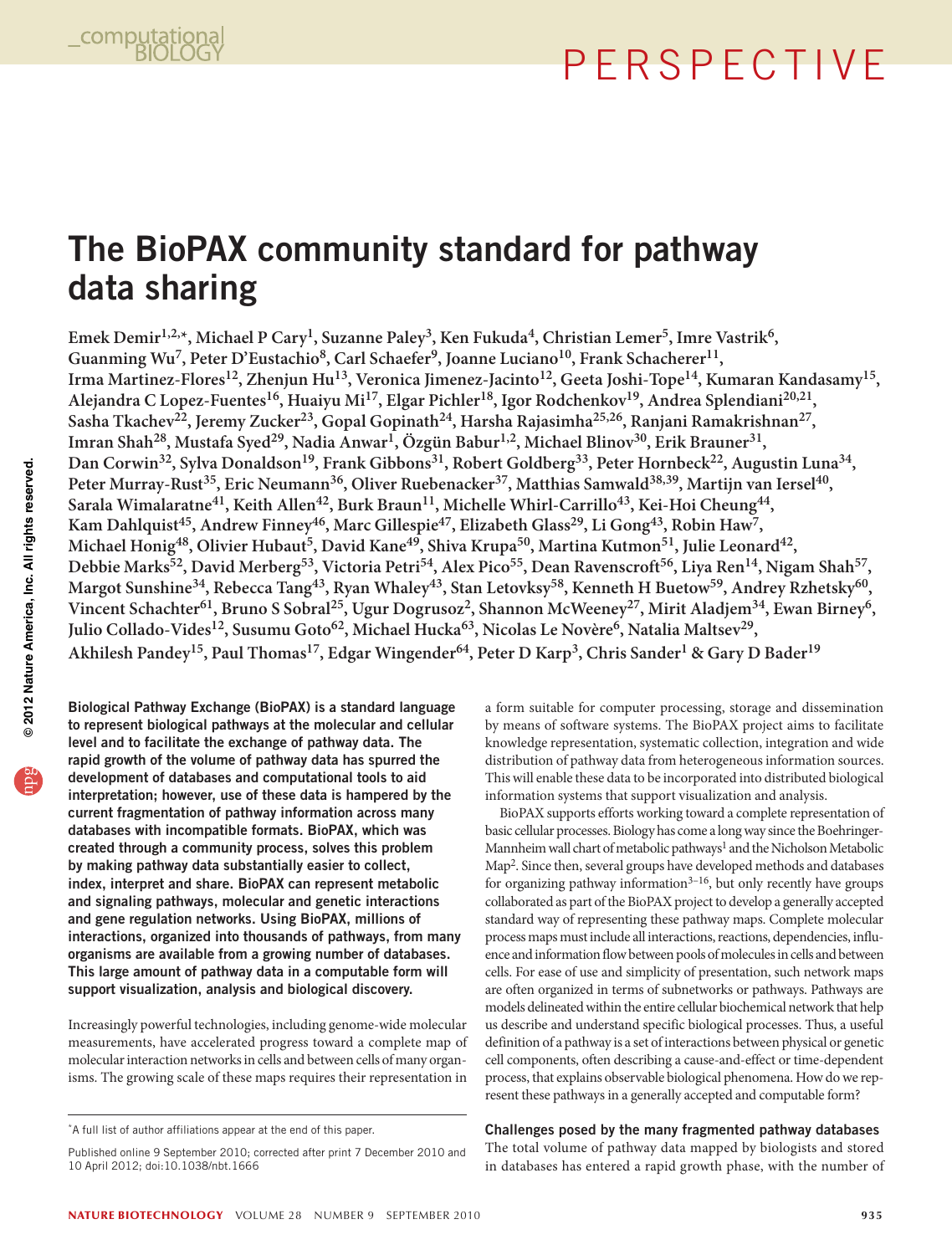online resources for pathways and molecular interactions increasing 70%, from 190 in 2006 to 325 in 2010 (ref. 17). In addition, molecular profiling methods, such as RNA profiling using microarrays, or protein quantification using mass spectrometry, provide large amounts of information about the dynamics of cellular pathway components and increase the power of pathway analysis techniques<sup>18,19</sup>. However, this growth poses a formidable challenge for pathway data collection and curation as well as for database, visualization and analysis software, as these data are often fragmented.

The principal motivation for building pathway databases and software tools is to facilitate qualitative and quantitative analysis and modeling of large biological systems using a computational approach. Over 300 pathway or molecular interaction–related data resources<sup>[17](#page-6-2)</sup> and many visualization and analysis software tools<sup>3,20-22</sup> have been developed. Unfortunately, most of these databases and tools were originally developed to use their own pathway representation language, resulting in a heterogeneous set of resources that are extremely difficult to combine and use. This has occurred because many different research groups, each with their own system for representing biomolecules and their interactions in a pathway, work independently to collect pathway data recorded in the literature (estimated from text-mining projects<sup>23</sup> to be present in at least 10% of the  $>20$ million articles currently indexed by PubMed). As a result, researchers waste time collecting information from different sources and converting it from one form of representation to another. Fragmented pathway data results in substantial lost opportunity cost. For instance, visualization and analysis tools developed for one pathway database cannot be reused for others, making software development efforts more expensive. Therefore, it is imperative to develop computational methods to cope with both the magnitude and fragmented nature of this expanding, valuable pathway information. Whereas independent research efforts are needed to find the best ways to represent pathways, community coordination and agreement on standard semantics is necessary to be able to efficiently integrate pathway data from multiple sources on a large scale.

#### BioPAX requirements and implementation

A common, inclusive and computable pathway data language is necessary to share knowledge about pathway maps and to facilitate integration and use for hypothesis testing in biology<sup>24</sup>. A shared language facilitates communication by reducing the number of translations required to exchange data between multiple sources (**[Fig. 1](#page-1-0)**). Developing such a representation is challenging owing to the variety of pathways in biology and the diverse uses of pathway information. Pathway representations frequently use abstractions for metabolic, signaling, gene regulation, protein interaction and genetic interaction, and these serve as a starting point toward a shared language<sup>[25](#page-6-5)</sup>. Also, several variants of this common language may be required to answer relevant research questions in distinct fields of biology, each covering unique levels of detail addressing different uses, but these should be rooted in common principles and must remain compatible.

BioPAX addresses these challenges. We developed BioPAX as a shared language to facilitate communication between diverse software systems and to establish standard knowledge representation of pathway information. BioPAX supports representation of metabolic and signaling pathways, molecular and genetic interactions and gene regulation. Relationships between genes, small molecules, complexes and their states (e.g., post-translational protein modifications, mRNA splice variants, cellular location) are described, including the results of events. Details about the BioPAX language are available in online documentation at [http://www.biopax.org/.](http://www.biopax.org/) The BioPAX language



<span id="page-1-0"></span>Figure 1 BioPAX is a shared language for biological pathways. BioPAX reduces the effort required to efficiently communicate between pathway users, databases and software tools. Without a shared language, each system must speak the language of all other systems in the worst case (black lines). With a shared language, each system only needs to speak that language (central red box).

provides terms and descriptions, to represent many aspects of biological pathways and their annotation. It is implemented as an ontology, a formal system of describing knowledge (**Box 1**) that helps structure pathway data so that they are more easily processed by computer software (**[Fig. 2](#page-2-0)**). It provides a standard syntax used for data exchange that is based on OWL (Web Ontology Language) (**Box 1**). Finally, it provides a validator that uses a set of rules to verify whether a BioPAX document is complete, consistent and free of common errors. BioPAX is the only community standard for biological pathway exchange to and from databases, but it is related to other standards (discussed below in the "What is not covered?" section).

#### Example of a pathway in BioPAX

Pathway models are generally described with text and with network diagrams. Here we use the AKT signaling pathway<sup>26,27</sup> as an example to show how a typical pathway diagram that can only be interpreted by people (**[Fig. 3](#page-3-0)**, top left) would be represented using BioPAX (**[Fig.](#page-3-0) 3**, right). The AKT pathway is a cell surface receptor– activated signaling cascade that transduces external signals to intracellular events through a series of steps including protein-protein interactions and protein kinase–mediated phosphorylation. The pathway eventually activates transcription factors, which turn on genes to promote cell survival. By representing the pathway using the BioPAX language (**[Fig. 3](#page-3-0)** and **Supplementary Tables 1** and **2**), it can be analyzed by computational approaches, such as pathway analysis of gene expression data.

Representing a pathway using the BioPAX language sometimes necessitates being more explicit to avoid capturing inconsistent data. For instance, the typical notion of an 'active protein' is dependent on context, as the same molecule could be active in one cellular context, such as a cellular compartment with a set of potentially interacting molecules, and inactive in another context. Thus, capturing the specific mechanism of activation, such as phosphorylation modification, is usually required, and the presence of downstream events that include the modified form signifies that the molecule is active. Interactions where the mechanism of action is unknown can also be specified.

#### What does BioPAX include?

BioPAX covers all major concepts familiar to biologists studying pathways, including metabolic and signaling pathways, gene regulatory networks and genetic and molecular interactions (**Supplementary Table 3**). The BioPAX language is distributed as an ontology definition (**[Fig. 4](#page-4-0)**) with associated documentation, a validator for checking a BioPAX document for errors and other software tools (**[Table 1](#page-3-1)**).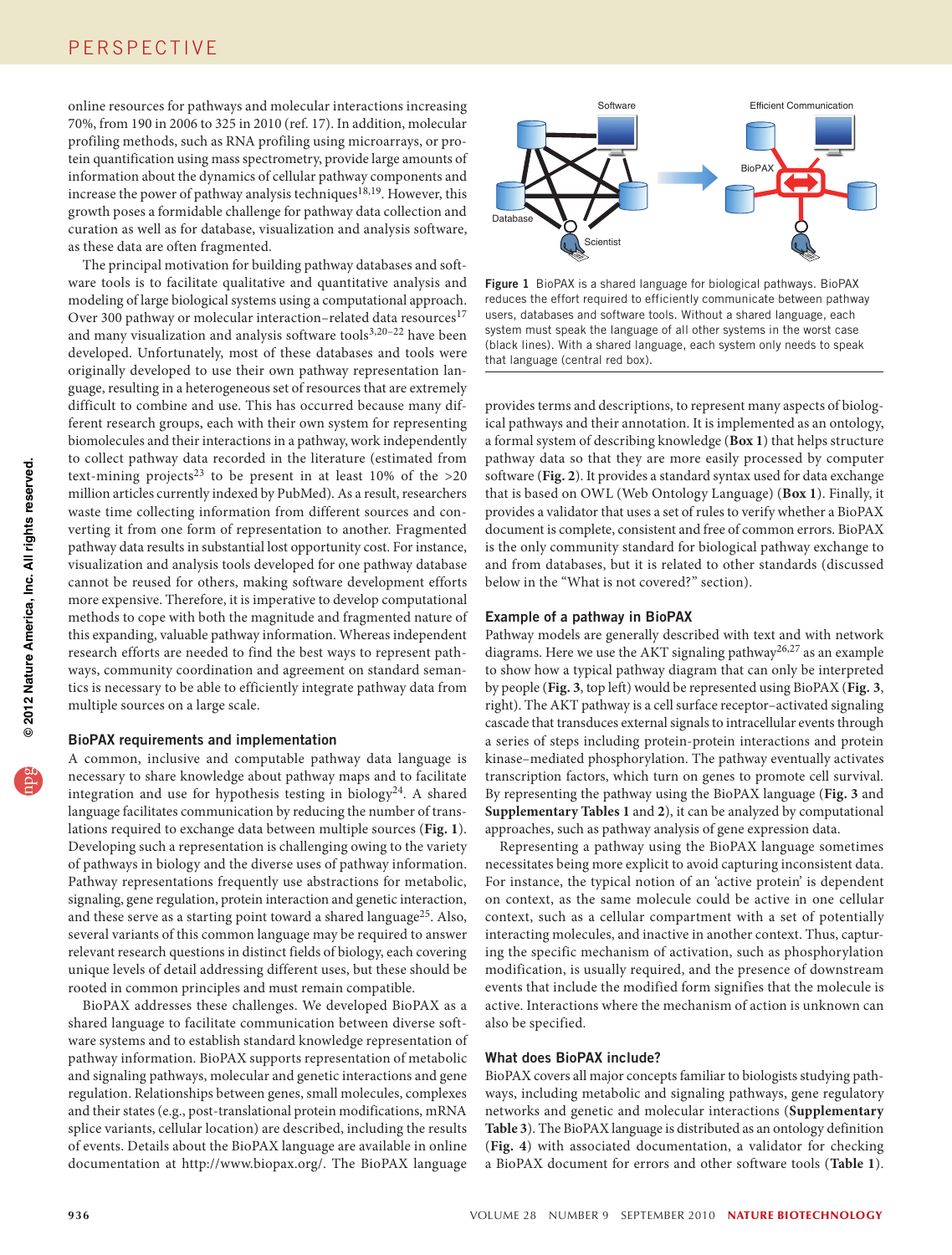### Box 1 What is an ontology?

An ontology is a formal system for representing knowledge<sup>64</sup>. Such representation is required for computer software to make use of information. Example ontologies include organism taxonomies<sup>65</sup> and the Gene Ontology<sup>40</sup>. A formal representation allows consistent communication of knowledge among individuals or computer systems and helps manage complexity in information processing as knowledge is broken down into clear concepts that can be considered independently. Ontologies also enable integration of knowledge between independent resources linked on the World Wide Web. Such linked, structured data form the basis of the semantic web, an extension of the web that promises improved information management and search capability<sup>[61](#page-7-5)</sup>. Representing and sharing knowledge using ontologies is simplified by availability of the standard web ontology language (OWL; [http://www.w3.org/TR/owl-features/\)](http://www.w3.org/TR/owl-features/). Tools to edit OWL, such as Protégé<sup>[63](#page-7-6)</sup>, have been developed by the semantic web community and adopted in the life sciences. Implementing BioPAX using OWL enables both the ontology and the individuals and values to be stored in the same XML-based format, which makes data transmission easier. Using OWL also enables BioPAX users to take advantage of existing software tools for editing, transmitting, querying, reasoning about and visualizing OWL data.

An ontology is composed of classes, properties (representing relations) and restrictions and is used to define individuals (instances of classes, also known as objects) and values for their properties. Classes (also known as concepts or types) are often arranged into a hierarchy (or taxonomy) where child classes are more specific than, and inherit the properties of, parent classes. For example, in BioPAX, the BiochemicalReaction class is a subclass of the Conversion class. Classes may have properties (also known as fields, attributes or slots), which express possible relations to other classes (that is, they may have values of specific types). For example, a SmallMolecule is related to the ChemicalStructure class by the property structure. Restrictions (also known as constraints) define allowable values and connections within an ontology. For example, molecularWeight must be a positive number. Individuals are instances of classes where values occupy the properties of those instances. BioPAX defines the classes, properties and restrictions required to represent biological pathways and leaves creation of the individuals to users (data providers and consumers).

Pathway abstractions frequently used in several pathway databases and software programs are supported as follows:

• Metabolic pathways are described using the 'enzyme, substrate, product' abstraction<sup>28</sup> where substrates and products of a biochemical reaction are often small molecules. An enzyme, often a protein, catalyzes the reaction, and inhibitors and activators can modulate the catalysis event. Metabolic pathways use BioPAX classes: PhysicalEntity, Conversion, Catalysis, Modulation, Pathway.

• Signaling pathways involve molecules and complexes participating in biochemical reactions, binding, transportation and catalysis events (**[Fig.](#page-3-0) 3**)5,9,29–31. These pathways may also include descriptions of molecular states (such as cellular location, covalent and noncovalent modifications, as well as fragments of sequence cleaved from a precursor) and generic molecules (such as the family of homologous Wnt proteins). Signaling pathways use BioPAX classes: PhysicalEntity, Conversion, Control, Catalysis, Modulation, MolecularInteraction, Pathway.

• Gene regulatory networks involve transcription and translation events and their control<sup>12,14</sup>. Transcription, translation and other template-directed reactions involving DNA or RNA are captured in a 'template reaction' in BioPAX, which maps a template to its encoded products (e.g., DNA to mRNA). Multiple sequence regions on a single strand of the template, such as promoters, terminators, open reading frames, operons and various reaction machinery binding sites, are active in a template reaction. Transcription factors (generally proteins and complexes), microRNAs and other molecules, participate in a 'template reaction regulation' event. Gene regulatory networks use BioPAX classes: PhysicalEntity, TemplateReaction, TemplateReactionRegulation.

• Molecular interactions, notably protein-protein $32-36$  and protein-DNA interactions<sup>37</sup>, involve two or more 'physical entities'. BioPAX follows the standard representation scheme of the Proteomics Standards Initiative Molecular Interaction (PSI-MI) format<sup>[38](#page-7-1)</sup>. Molecular interactions use BioPAX classes: PhysicalEntity, MolecularInteraction.

• Genetic interactions occur between two genes when the phenotypic consequence of perturbing both genes is different than expected given the phenotypes of each single gene perturbation<sup>39</sup>. BioPAX represents this as a pair of genes that participate in a 'genetic interaction' measured using an observed 'phenotype'. Genetic interactions use BioPAX classes: Gene, GeneticInteraction.

Metabolic-, signaling- and gene regulatory–pathway abstractions are process oriented. They imply a temporal order and can be thought of as extensions of the standard chemical reaction pathway notation to accommodate biological information. Molecular and genetic interactions, however, imply a static network of connections among system components, instead of the temporally ordered process of reactions that defines a metabolic or signaling pathway. BioPAX supports combining these different types of data into a single model that is useful to gain a more complete view of a cellular process.



<span id="page-2-0"></span>Figure 2 BioPAX enables computational data gathering, publication and use of information about biological processes. Traditional pathway information processing: observations considering prior models published as text and figures. Computable pathway information processing: scientist's description represented using formal, computable framework (ontology) published in a format readable by computer software for analysis by scientists.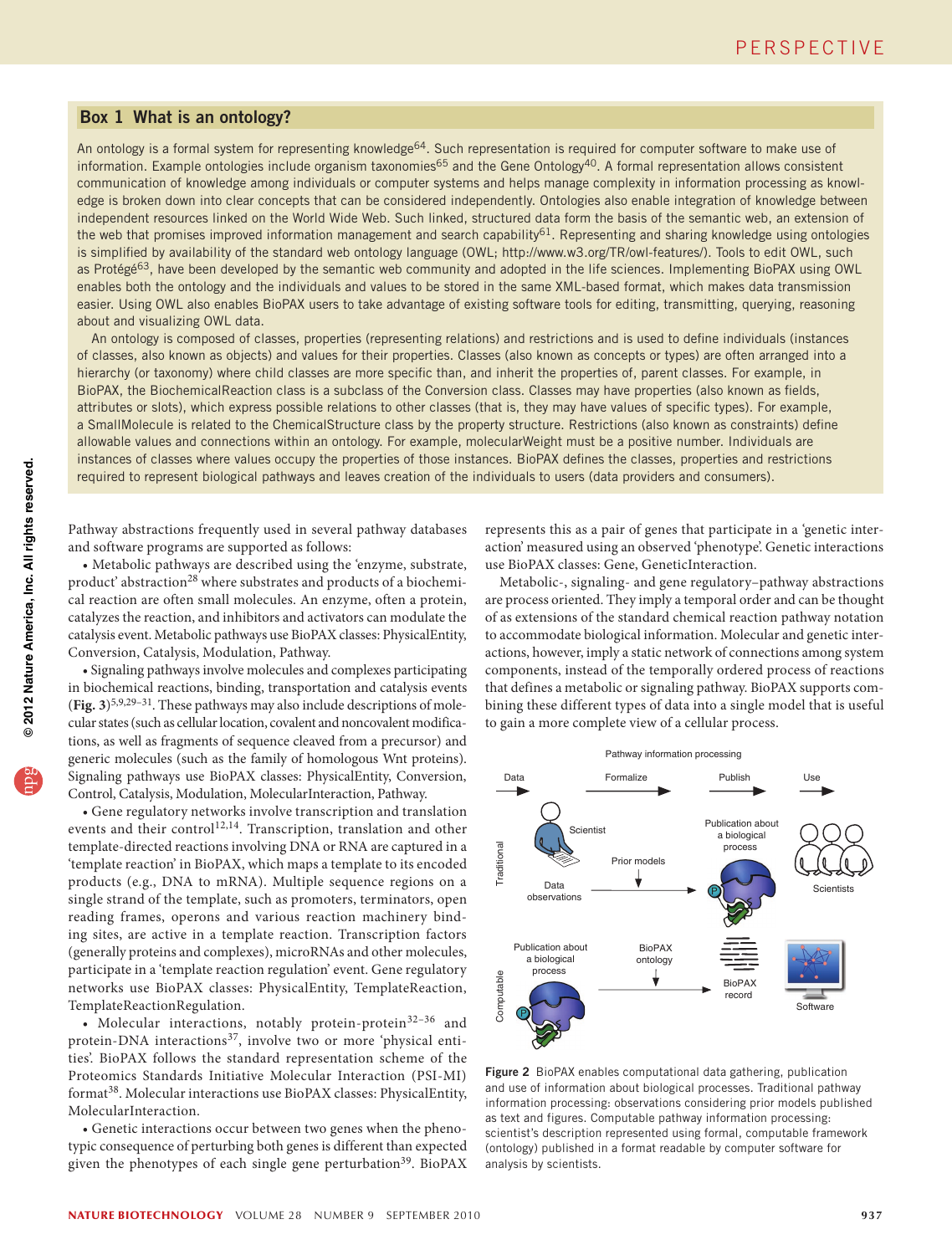

BioPAX provides many additional constructs, not shown in **[Figure 4](#page-4-0)**, that are used to store extra details, such as database cross-references, chemical structure, experimental forms of molecules, sequence feature locations and links to controlled vocabulary terms in other ontologies (**Supplementary Fig. 1**). BioPAX reuses a number of standard controlled vocabularies defined by other groups. For example, Gene Ontology<sup>[40](#page-7-7)</sup> is used to describe cellular location, PSI-MI vocabularies<sup>[38](#page-7-1)</sup> are used to define evidence codes, experimental forms, interaction types, relationship types and sequence modifications, and Sequence Ontology<sup>41</sup> is used to define types of sequence regions, such as a promoter region on DNA involved in transcription of a gene. Other useful controlled vocabularies can be referenced, such as the molecule role ontology<sup>42</sup>.

BioPAX defines additional semantics that are currently only captured in documentation. For instance, physical entities represent pools of molecules and not individual molecules, corresponding to typical semantics used when describing pathways in textbooks or databases. A molecular pool is a set of molecules in a bounded area of the cell, thus it has a concentration. Pools can be heterogeneous and can overlap, as in the case of a protein existing in multiple phosphorylation states.

BioPAX also defines a range of constructs that are represented as ontology classes. Some of these represent biological entities, such as proteins, and are organized into classes that conceptualize the pathway knowledge domain. Others are used to represent annotations and properties of the database representation of biological entities. For instance, BioPAX provides 'xref' classes to represent different kinds of references to databases that can be useful for data integration. These are represented as subclasses of UtilityClass for convenience. A future version of BioPAX would ideally capture these semantics and structure these concepts more formally.

### Uses of pathway data encoded in BioPAX

Once pathway data are translated into a standard computable language, such as BioPAX, it is easier for software to access them and thereby

<span id="page-3-0"></span>Figure 3 The AKT pathway as represented by a traditional method (top left; from [http://www.biocarta.com/\)](http://www.biocarta.com/), a formalized SBGN diagram (left; from <http://www.sbgn.org/><sup>[62](#page-7-13)</sup>) and using the BioPAX language (right). An important advantage of the BioPAX representation is that it can be interpreted by computer software and used in multiple ways, including automatic diagram creation, information retrieval and analysis. Online documentation at <http://www.biopax.org/> contains more details about how to represent diverse types of biological pathways. Actual samples of pathway data in BioPAX OWL XML format are available in Supplementary Tables 1 and 2.

support browsing, retrieval, visualization and analysis (**[Fig.](#page-4-1) 5**). This enables efficient reuse of data in different ways, avoiding the timeconsuming and often frustrating task of translating them between formats (**[Fig. 1](#page-1-0)**). Additionally, it enables uses that would be impractical without a standard format, such as those dependent on combining all available pathway data.

BioPAX can be used to help aggregate large pathway data sets by reducing the required collection and translation effort, for instance using software such as cPath<sup>43</sup>. Typical biological queries, such as 'What reactions involve my protein of interest?' generate more complete answers when querying these larger pathway data sets. Another frequent use is to find pathways that are active in a particular biological context, such as a cell state determined by a genome-scale molecular profile measurement. For instance, pathways with multiple differentially expressed genes may be transcriptionally active in one biological condition and not in another. Functional genomics and pathway data can be imported into software and combined for visualization and analysis to find interesting network regions. A typical workflow involves overlaying molecular profiling data, such as mRNA transcript profiles, on a network of interacting proteins to identify transcriptionally active network regions, which may represent active pathways<sup>44</sup>. A number of recent papers have used this pathway analysis workflow to highlight genes and pathways that are active in specific model organisms or diseased tissues, such as breast cancer, using gene and protein expression, copy number variants and single-nucleotide polymorphisms<sup>19,44-49</sup>. BioPAX has also been used in a number of these studies to collect and integrate large amounts of pathway information from multiple databases for analysis. For instance, protein expression data were combined with pathway information to highlight the importance of apoptosis in a mouse model of heart disease<sup>[50](#page-7-12)</sup>. Multiple groups have found that tumor-associated mutations are significantly related by pathway

<span id="page-3-1"></span>

|  |  |  |  | Table 1 What is included in BioPAX |  |  |  |
|--|--|--|--|------------------------------------|--|--|--|
|--|--|--|--|------------------------------------|--|--|--|

| Content                                         | Description                                                                                                                                                                     |
|-------------------------------------------------|---------------------------------------------------------------------------------------------------------------------------------------------------------------------------------|
| Ontology specification                          | Web Ontology Language (OWL) XML file, developed<br>using free Protégé ontology editor software <sup>63</sup> .                                                                  |
| Language documentation                          | Explanation of BioPAX entities, example documen-<br>tation, best practice recommendations, use cases<br>and instructions for carrying out frequently used<br>technical tasks.   |
| Example files                                   | Example files for biochemical pathway, protein and<br>genetic interaction, protein phosphorylation, insulin<br>maturation, gene regulation and generic molecules<br>in OWL XML. |
| Graphical representation                        | Recommendations for graphical representation using<br>Systems Biology Graphical Notation (SBGN) as a guide.                                                                     |
| Paxtools software                               | Java programming library supporting import/export,<br>conversion and validation. Can be used to add<br>BioPAX support to software.                                              |
| List of data sources and<br>supporting software | Databases making data available in BioPAX format,<br>software systems for storing, visualizing and<br>analyzing BioPAX pathways.                                                |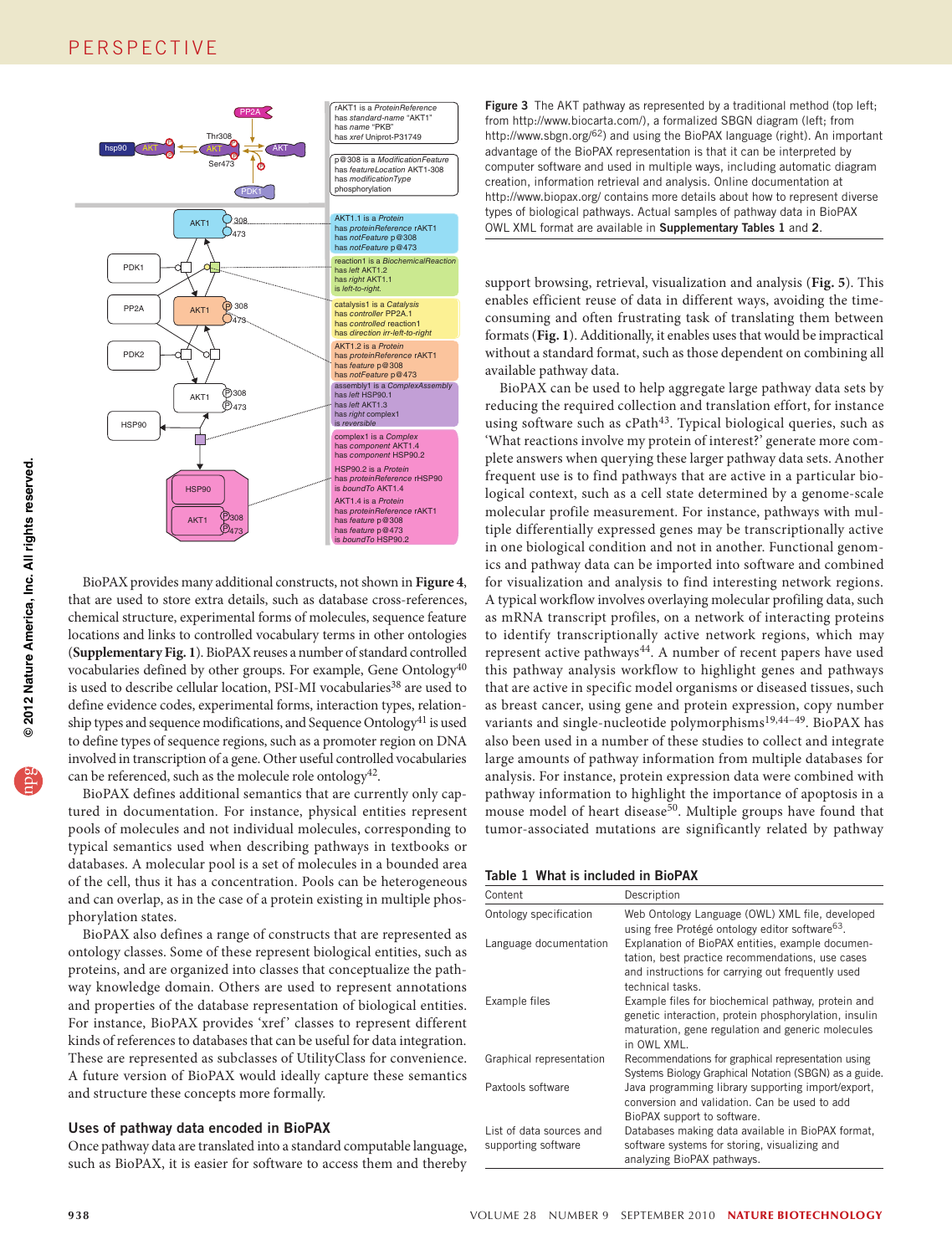

information $47,48$ . And recently, in a study of rare copy number variants in 996 individuals with autism spectrum disorder, a core set of neuronal development–related pathways were found to link dozens of rare mutations to autism that were not significantly linked to the disorder on their own by traditional single-gene association statistics[49.](#page-7-14) These studies highlight the importance of pathway information in explaining the functional consequence of mutations in human disease. BioPAX pathway data can also be converted into simulation models, for instance using differential equations<sup>51</sup> or rule-based modeling languages<sup>52</sup>, to predict how a biological system may function after a gene is knocked out.

BioPAX is useful for exchanging information among and between data providers and analysis software. Pathway database groups can share the effort of pathway curation by making their pathways available in BioPAX format and exchanging them with others. For example, pathways in BioPAX format from the Reactome<sup>[8](#page-6-7)</sup> database are imported by the US National Cancer Institute/Nature Pathway Information Database[9.](#page-6-8) Data providers can use existing BioPAXenabled software to add useful new features to their systems. For example, the Cytoscape network visualization software<sup>[20](#page-6-9)</sup> can read and display BioPAX-formatted data as a network. The Reactome group used this feature to create a pathway visualization tool for their website. Because Reactome data were available in BioPAX format, and Cytoscape could already read BioPAX format, this new feature was easy to implement.

The Paxtools Java programming library for BioPAX has been developed to help software developers readily support the import, export and validation of BioPAX-formatted data for various uses in their software (<http://www.biopax.org/paxtools/>). Using Paxtools and other tools, a range of BioPAX-compatible software has been developed, including browsers, visualizers, querying engines, editors and converters (**Supplementary Table 4**). For instance, the ChiBE and VisANT pathway-visualization tools read BioPAX format<sup>22</sup>, and the WikiPathways website<sup>53</sup>, a community wiki for pathways, is working on using BioPAX to help import pathways from several sources, including manually edited pathways from biologists. The Pathway Tools software<sup>21</sup> and CellDesigner pathway editor<sup>54</sup> are developing support for BioPAX-based data exchange. In addition, tools for the storage and querying of Resource Description Framework (<http://www.w3.org/RDF/>) data sets, generated within the Semantic Web community, can be used to effectively process BioPAX data.

<span id="page-4-0"></span>Figure 4 High-level view of the BioPAX ontology. Classes, shown as boxes and arrows, represent inheritance relationships. The three main types of classes in BioPAX are Pathway (red), Interaction (green) and PhysicalEntity and Gene (blue). For brevity, the properties of the Protein class only are shown as an example at the top right. Asterisks indicate that multiple values for the property are allowed. Refer to BioPAX documentation at <http://www.biopax.org/> for full details of all classes and properties.

### What is not covered?

The BioPAX language uses a discrete representation of biological pathways. Dynamic and quantitative aspects of biological processes, including temporal aspects of feedback loops and calcium waves, are not supported. However, BioPAX addresses this need by coordinating work (as described below) with the

SBML and CellML mathematical modeling language communities<sup>55,56</sup> and a growing software tool set supporting biological process simulation<sup>[57](#page-7-19)</sup>. Detailed information about experimental evidence supporting elements of a pathway map is useful for evaluating the quality of pathway data. This information is only included in BioPAX for molecular interactions, because that was already defined by the PSI-MI language<sup>58</sup> and it was reused The BioPAX work group makes use of PSI-MI–controlled vocabularies and other concepts and works with the PSI-MI work group to build these vocabularies in areas of shared interest, such as genetic interactions. Although BioPAX does not aim to standardize how pathways are visualized, work is coordinated with the



<span id="page-4-1"></span>Figure 5 Example uses of pathway information in BioPAX format. Redcolored boxes or lines indicate the use of BioPAX.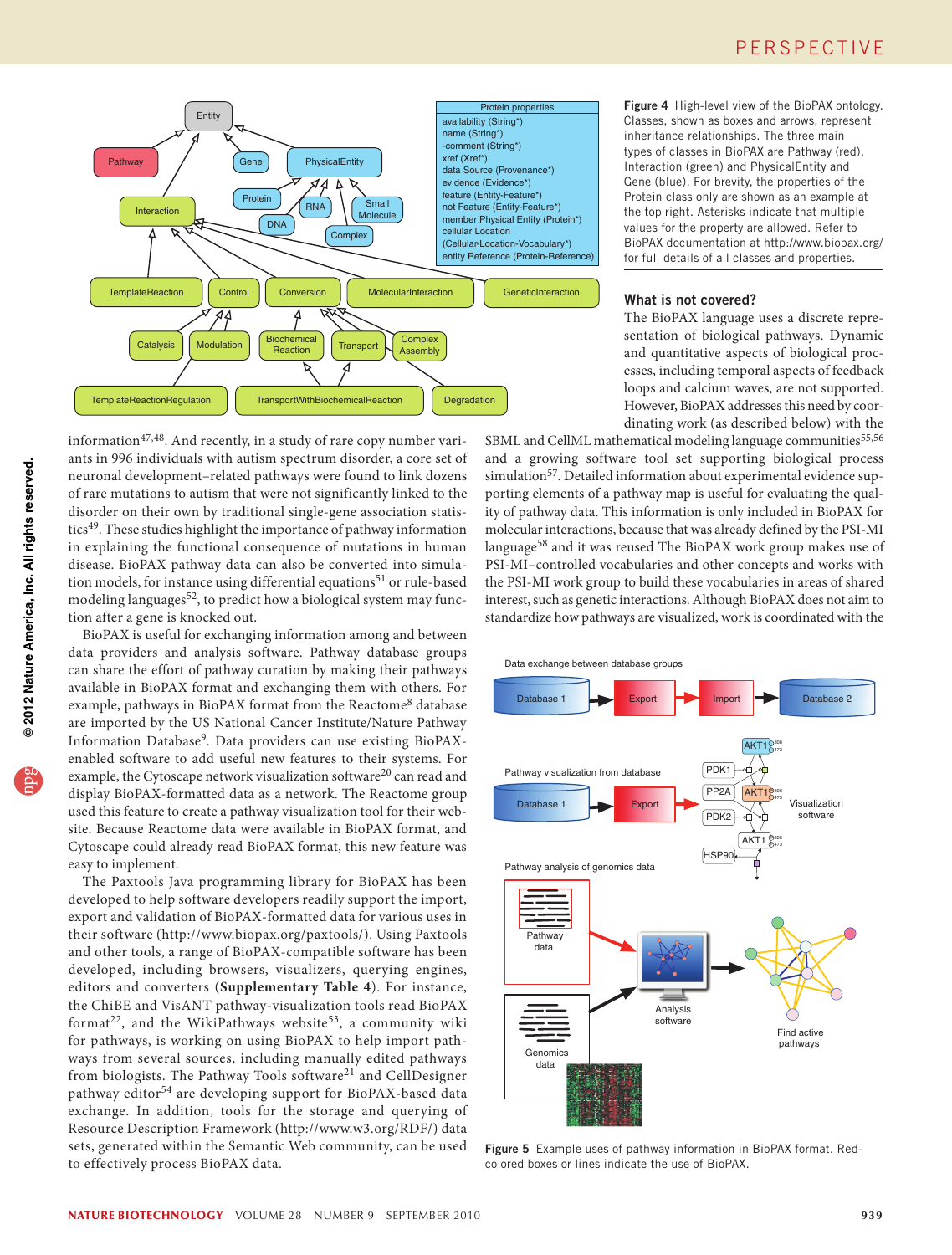## PER SPECTIVE

Systems Biology Graphical Notation (SBGN; [http://sbgn.org/\)](http://sbgn.org/) community, via members of both communities who attend BioPAX and SBGN meetings, to ensure that SBGN can be used to visualize BioPAX pathways. Currently, most BioPAX concepts can be visualized using SBGN process description and SBGN activity flow diagrams and a mapping of BioPAX to SBGN entity relationship diagrams is under development. BioPAX development is coordinated with the above standardization efforts through regular communication between workgroups to ensure complementarity and compatibility. For instance, controlled vocabularies developed by PSI-MI and BioPAX can be used to annotate SBML and CellML models (**[Fig.](#page-5-0) 6**). BioPAX aims to be compatible with these and other efforts, so that pathway data can be transformed between alternative representations when needed. PSI-MI to BioPAX and SBML to BioPAX converters are available (**Supplementary Table 4**).



<span id="page-5-0"></span>Figure 6 The relationship among popular standard formats for pathway information. BioPAX and PSI-MI are designed for data exchange to and from databases and pathway and network data integration. SBML and CellML are designed to support mathematical simulations of biological systems and SBGN represents pathway diagrams.

# How does the BioPAX community work?

Whereas BioPAX facilitates communication of current knowledge, it is challenging for all

knowledge-representation efforts to anticipate new forms of information. As new types of pathway data and new knowledge representation languages and tools become available, the BioPAX language must evolve through the efforts of a community of scientists that includes biologists and computer scientists.

BioPAX is developed through community consensus among data providers, tool developers and pathway data users. More than 15 BioPAX workshops have been held since November 2002, attended by a diverse set of participants. Incremental versions, also called levels, of the BioPAX language were progressively developed at these workshops to focus the group's efforts on attainable intermediate goals. Broader input came from mailing lists and a community wiki. Community members participated in developing functionality they were interested in, which was integrated into specific levels (**Supplementary Table 5**). Level 1 supports metabolic pathways. Level 2 adds support for molecular interactions and post-translational protein modifications by integrating data structures from the PSI-MI format. Level 3 adds support for signaling pathways, molecular state, gene regulation and genetic interactions (**Supplementary Table 3**). It is anticipated that newer BioPAX levels replace older ones, so use of the most recent BioPAX level 3 is currently recommended. To ease the burden on users and developers, BioPAX aims to be backwards compatible where practical. Level 2 is backwards compatible with level 1; however, level 3 involved a major redesign that necessitated breaking backwards compatibility. This said, many core classes have remained the same in levels 1, 2 and 3, and software is provided for updating older BioPAX pathways to level 3 (via Paxtools). All BioPAX material (**[Table 1](#page-3-1)**) is made freely available under open source licenses through a central website ([http://www.biopax.org/\)](http://www.biopax.org/) to encourage broad adoption. The database and tool support (**Supplementary Table 4**) of a common language aids the creation, analysis, visualization and interpretation of integrated pathway maps.

In addition to the creation of a shared language for data and software, the process of achieving community consensus spurs innovation in the field of pathway informatics. Community discussion helps resolve technical knowledge representation issues faced by many

data providers and users and facilitates the convergence to common terminology and representation. Solutions are discovered in independent research groups and incorporated in new data models and community best practices, which then enable identification of new issues. Thus, community workshops support a positive feedback cycle of knowledge sharing that has led to an accepted BioPAX language and development of better software and databases. We expect this to continue and to support new scientific uses of pathway information, motivated by end-user access to valuable integrated pathway information and efficiency gain for database and software development groups. This will especially benefit new pathway databases and software tools that adopt standard representation and software components from the start.

### Future community goals

The BioPAX shared language is a starting point on the path to developing complete maps of cellular processes. Additional near and longterm goals remain to be realized to enable effective integration and use of biological pathway information, as described below.

**Data collection.** Data must be collected and translated to a standard format for them to be integrated. This process is underway, as the descriptions of millions of interactions in thousands of pathways across many organisms from multiple databases are now available in BioPAX format. However, vast amounts of pathway data remain difficult to access in the literature and in databases that don't yet support standard formats. Increasing use of standards requires promoting and supporting data curation teams and automating more of the data collection process using software. Easy-to-use tools for tasks like pathway editing must also be developed so that biologists can share their data in BioPAX format without substantial resource investment. Ideally, appropriate software would allow authors to enter data directly in standard formats during the publication process, to facilitate annotation and normalization by curators before incorporation into databases for use by researchers<sup>53</sup>.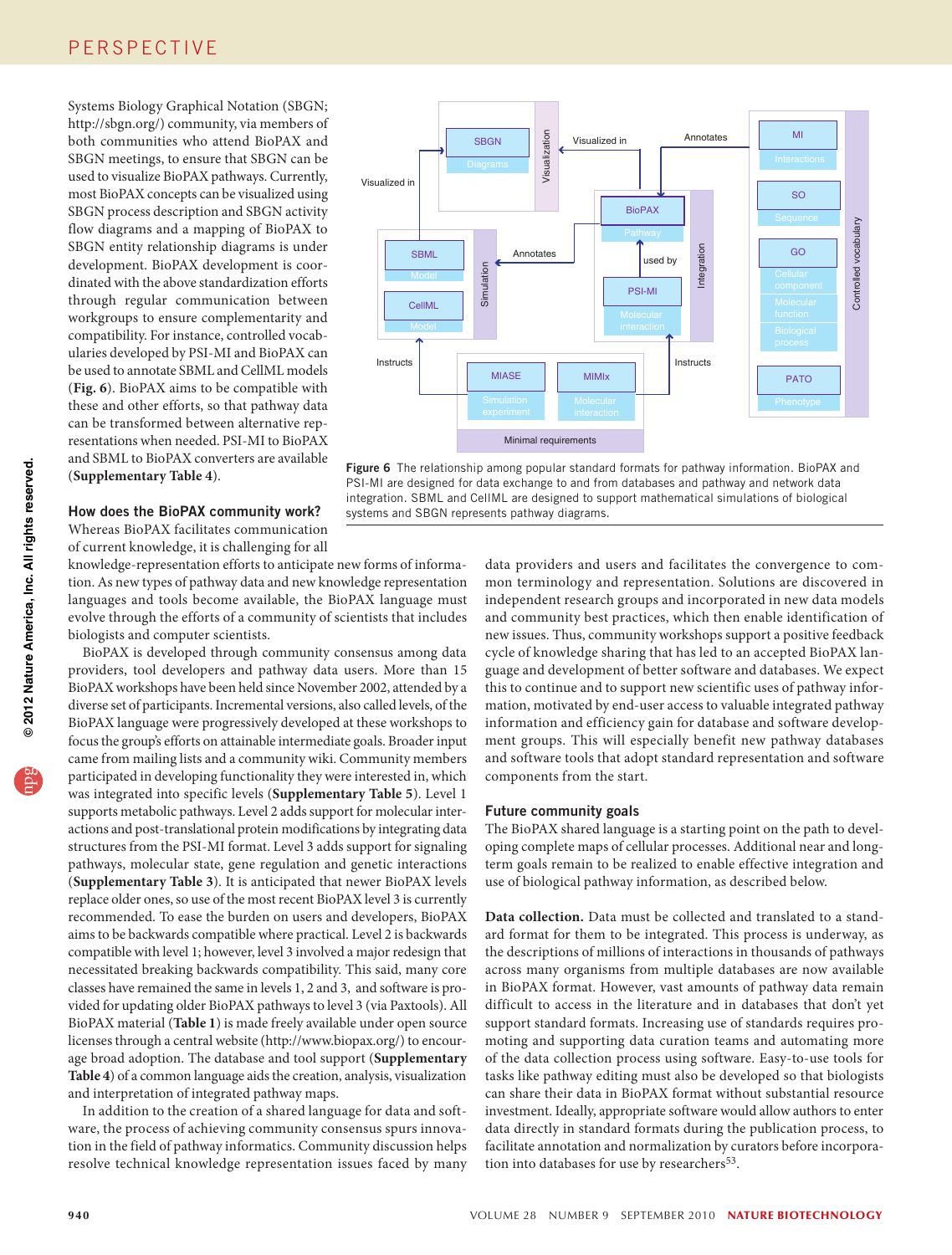**Validation and best practice development.** To aid data collection, major data providers and others must develop community best practice guidelines and rules to help diverse groups use BioPAX consistently when multiple ways of encoding the same information exist. This will enable data providers to benefit from automatic syntactic and semantic validation of their data so they can ensure they are sharing data using standard representation and best practices<sup>59,60</sup>. Data collection and automatic validation will facilitate convergence to generally accepted biological process models.

**Semantic integration.** Several models of the same biological process may usefully co-exist. Ideally, different models could be compared for analysis and hypothesis formulation. Even so, comparison is difficult because the same concept can be represented in several ways owing to use of multiple levels of abstraction (such as the hRas protein versus the Ras protein family), use of different controlled vocabularies, data incompleteness or errors. Future research needs to develop semantic integration solutions that recognize and aid resolution of conflicts.

**Visualization.** Pathway diagrams are highly useful for communicating pathway information, but it is challenging to automatically construct these diagrams in a biologically intuitive way from pathway data stored in BioPAX. The SBGN pathway diagram standardization effort provides a starting point toward achieving this goal (**[Fig. 3](#page-3-0)**). Intuitive and automatically drawn biological network visualizations may one day replace printed biology textbooks as the primary resource for knowledge about cellular processes.

**Language evolution.** As uses of pathway information and technology evolve, so must the BioPAX language. For instance, future BioPAX levels should capture cell-cell interactions, be better at describing pathways where sub-processes are not known or need not be represented, more closely integrate third-party controlled vocabularies and ontologies to ease their use and better encode semantics for easier data validation and reasoning.

Many groups within the BioPAX community, including most pathway data providers and tool developers, are working to achieve the above goals. For instance, Pathway Commons [\(http://www.pathway](http://www.pathwaycommons.org/)[commons.org/\)](http://www.pathwaycommons.org/) aims to be a convenient single point of access for all publicly accessible pathway information and the WikiPathways project (<http://www.wikipathways.org/>) seeks to enable pathway curation by individuals<sup>53</sup>. Also, the semantic web community is developing a set of technologies that promise to ease the integration of information dispersed on the World Wide Web[61](#page-7-5). These technologies will aid pathway data integration because BioPAX is compatible with them through use of the W3C standard Web Ontology Language, OWL. All of the above research and development activities support the vision of data providers sharing computable maps of biological processes in a standard format for convenient use by a community of pathway researchers.

*Note: Supplementary information is available on the Nature [Biotechnology](http://www.nature.com/naturebiotechnology/) website.*

#### **Acknowledgments**

Funded by the US Department of Energy workshop grant DE-FG02-04ER63931, the caBIG program, the US National Institute of General Medical Sciences workshop grant 1R13GM076939, grant P41HG004118 from the US National Human Genome Research Institute and Genome Canada through the Ontario Genomics Institute (2007-OGI-TD-05) and US National Institutes of Health grant R01GM071962-07. Thanks to many people who contributed to discussions on BioPAX mailing lists, at conferences and at BioPAX workshops, especially A. Ruttenberg and J. Rees.

#### **Author contributions**

All authors helped develop the BioPAX language, ontology, documentation and examples by participating in workshops or on mailing lists and/or provided data in

BioPAX format and/or wrote software that supports BioPAX. See **Supplementary Table 5** for a full list of author contributions.

#### **COMPETING FINANCIAL INTERESTS**

The authors declare no competing financial interests.

Published online at http://www.nature.com/naturebiotechnology/. Reprints and permissions information is available online at http://npg.nature.com/ reprintsandpermissions/.

- <span id="page-6-0"></span>1. Gasteiger, E. *et al.* ExPASy: The proteomics server for in-depth protein knowledge and analysis. *Nucleic Acids Res.* 31, 3784–3788 (2003).
- <span id="page-6-1"></span>2. Nicholson, D.E. The evolution of the IUBMB-Nicholson maps. *IUBMB Life* 50, 341–344 (2000).
- 3. Demir, E. *et al.* PATIKA: an integrated visual environment for collaborative construction and analysis of cellular pathways. *Bioinformatics* 18, 996–1003 (2002).
- 4. Krull, M. *et al.* TRANSPATH: an information resource for storing and visualizing signaling pathways and their pathological aberrations. *Nucleic Acids Res.* 34, D546–D551 (2006).
- 5. Fukuda, K. & Takagi, T. Knowledge representation of signal transduction pathways. *Bioinformatics* 17, 829–837 (2001).
- 6. Davidson, E.H. *et al.* A genomic regulatory network for development. *Science* 295, 1669–1678 (2002).
- 7. Kohn, K.W. Molecular interaction map of the mammalian cell cycle control and DNA repair systems. *Mol. Biol. Cell* 10, 2703–2734 (1999).
- <span id="page-6-7"></span>8. Matthews, L. *et al.* Reactome knowledgebase of human biological pathways and processes. *Nucleic Acids Res.* 37, D619–D622 (2009).
- <span id="page-6-8"></span>9. Schaefer, C.F. *et al.* PID: the Pathway Interaction Database. *Nucleic Acids Res.* 37, D674–D679 (2009).
- 10. Bader, G.D. & Hogue, C.W. BIND—a data specification for storing and describing biomolecular interactions, molecular complexes and pathways. *Bioinformatics* 16, 465–477 (2000).
- 11. Kitano, H. A graphical notation for biochemical networks. *BIOSILICO* 1, 169–176 (2003).
- 12. Gama-Castro, S. *et al.* RegulonDB (version 6.0): gene regulation model of *Escherichia coli* K-12 beyond transcription, active (experimental) annotated promoters and Textpresso navigation. *Nucleic Acids Res.* 36, D120–D124 (2008).
- 13. Mi, H. *et al.* The PANTHER database of protein families, subfamilies, functions and pathways. *Nucleic Acids Res.* 33, D284–D288 (2005).
- 14. Keseler, I.M. *et al.* EcoCyc: a comprehensive view of *Escherichia coli* biology. *Nucleic Acids Res.* 37, D464–D470 (2009).
- 15. Caspi, R. *et al.* The MetaCyc database of metabolic pathways and enzymes and the BioCyc collection of pathway/genome databases. *Nucleic Acids Res.* 38, D473–D479 (2010).
- 16. Kanehisa, M., Goto, S., Kawashima, S., Okuno, Y. & Hattori, M. The KEGG resource for deciphering the genome. *Nucleic Acids Res.* 32 Database issue, D277–280 (2004).
- <span id="page-6-2"></span>17. Bader, G.D., Cary, M.P. & Sander, C. Pathguide: a pathway resource list. *Nucleic Acids Res.* 34, D504–D506 (2006).
- 18. Huang, W., Sherman, B.T. & Lempicki, R.A. Bioinformatics enrichment tools: paths toward the comprehensive functional analysis of large gene lists. *Nucleic Acids Res.* 37, 1–13 (2009).
- 19. Chuang, H.Y., Lee, E., Liu, Y.T., Lee, D. & Ideker, T. Network-based classification of breast cancer metastasis. *Mol. Syst. Biol.* 3, 140 (2007).
- <span id="page-6-9"></span>20. Shannon, P. *et al.* Cytoscape: a software environment for integrated models of biomolecular interaction networks. *Genome Res.* 13, 2498–2504 (2003).
- <span id="page-6-11"></span>21. Karp, P.D. *et al.* Pathway Tools version 13.0: integrated software for pathway/genome informatics and systems biology. *Brief. Bioinform.* 11, 40–79 (2010).
- <span id="page-6-10"></span>22. Hu, Z. *et al.* VisANT 3.0: new modules for pathway visualization, editing, prediction and construction. *Nucleic Acids Res.* 35, W625–W632 (2007).
- <span id="page-6-3"></span>23. Hoffmann, R. *et al.* Text mining for metabolic pathways, signaling cascades, and protein networks. *Sci. STKE* 2005, pe21 (2005).
- <span id="page-6-4"></span>24. Racunas, S.A., Shah, N.H., Albert, I. & Fedoroff, N.V. HyBrow: a prototype system for computer-aided hypothesis evaluation. *Bioinformatics* 20 Suppl 1, i257–i264 (2004).
- <span id="page-6-5"></span>25. Cary, M.P., Bader, G.D. & Sander, C. Pathway information for systems biology. *FEBS Lett.* 579, 1815–1820 (2005).
- 26. Vivanco, I. & Sawyers, C.L. The phosphatidylinositol 3-Kinase AKT pathway in human cancer. *Nat. Rev. Cancer* 2, 489–501 (2002).
- 27. Koh, G., Teong, H.F., Clement, M.V., Hsu, D. & Thiagarajan, P.S. A decompositional approach to parameter estimation in pathway modeling: a case study of the Akt and MAPK pathways and their crosstalk. *Bioinformatics* 22, e271–e280 (2006).
- <span id="page-6-6"></span>28. Karp, P.D. An ontology for biological function based on molecular interactions. *Bioinformatics* 16, 269–285 (2000).
- 29. Joshi-Tope, G. *et al.* Reactome: a knowledgebase of biological pathways. *Nucleic Acids Res.* 33 Database issue, D428–D432 (2005).
- 30. Mi, H., Guo, N., Kejariwal, A. & Thomas, P.D. PANTHER version 6: protein sequence and function evolution data with expanded representation of biological pathways. *Nucleic Acids Res.* 35, D247–D252 (2007).
- 31. Demir, E. *et al.* An ontology for collaborative construction and analysis of cellular pathways. *Bioinformatics* 20, 349–356 (2004).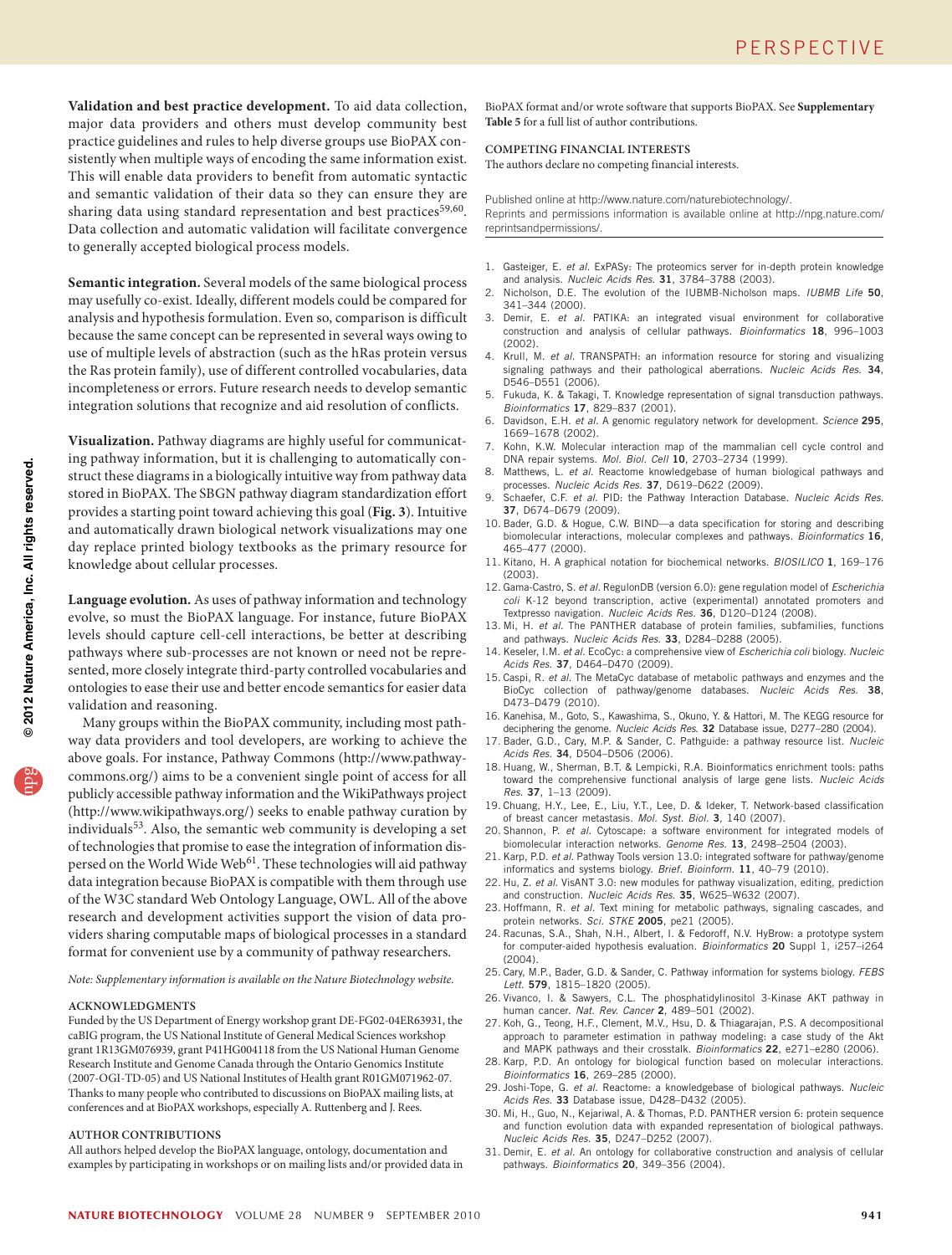- 32. Bader, G.D., Betel, D. & Hogue, C.W. BIND: the Biomolecular Interaction Network Database. *Nucleic Acids Res.* 31, 248–250 (2003).
- 33. Salwinski, L. *et al.* The Database of Interacting Proteins: 2004 update. *Nucleic Acids Res.* 32, D449–D451 (2004).
- 34. Chatr-aryamontri, A. *et al.* MINT: the Molecular INTeraction database. *Nucleic Acids Res.* 35, D572–D574 (2007).
- 35. Kerrien, S. *et al.* IntAct—open source resource for molecular interaction data. *Nucleic Acids Res.* 35, D561–D565 (2007).
- 36. Stark, C. *et al.* BioGRID: a general repository for interaction datasets. *Nucleic Acids Res.* 34, D535–D539 (2006).
- <span id="page-7-0"></span>37. Matys, V. *et al.* TRANSFAC(R) and its module TRANSCompel(R): transcriptional gene regulation in eukaryotes. *Nucleic Acids Res.* 34, D108–D110 (2006).
- <span id="page-7-1"></span>38. Kerrien, S. *et al.* Broadening the horizon—level 2.5 of the HUPO-PSI format for molecular interactions. *BMC Biol.* 5, 44 (2007).
- <span id="page-7-2"></span>39. Costanzo, M. *et al.* The genetic landscape of a cell. *Science* 327, 425–431 (2010).
- <span id="page-7-7"></span>40. Ashburner, M. *et al.* Gene ontology: tool for the unification of biology. The Gene Ontology Consortium. *Nat. Genet.* 25, 25–29 (2000).
- <span id="page-7-8"></span>41. Eilbeck, K. *et al.* The Sequence Ontology: a tool for the unification of genome annotations. *Genome Biol.* 6, R44 (2005).
- <span id="page-7-9"></span>42. Yamamoto, S., Asanuma, T., Takagi, T. & Fukuda, K.I. The molecule role ontology: an ontology for annotation of signal transduction pathway molecules in the scientific literature. *Comp. Funct. Genomics* 5, 528–536 (2004).
- <span id="page-7-10"></span>43. Cerami, E.G., Bader, G.D., Gross, B.E. & Sander, C. cPath: open source software for collecting, storing, and querying biological pathways. *BMC Bioinformatics* 7, 497 (2006).
- <span id="page-7-11"></span>44. Cline, M.S. *et al.* Integration of biological networks and gene expression data using Cytoscape. *Nat. Protoc.* 2, 2366–2382 (2007).
- 45. Efroni, S., Carmel, L., Schaefer, C.G. & Buetow, K.H. Superposition of transcriptional behaviors determines gene state. *PLoS ONE* 3, e2901 (2008).
- 46. Ideker, T., Ozier, O., Schwikowski, B. & Siegel, A.F. Discovering regulatory and signalling circuits in molecular interaction networks. *Bioinformatics* 18 Suppl 1, S233–S240 (2002).
- 47. Cancer Genome Atlas Research Network. Comprehensive genomic characterization defines human glioblastoma genes and core pathways. *Nature* 455, 1061–1068 (2008).
- 48. Wu, G., Feng, X. & Stein, L. A human functional protein interaction network and its application to cancer data analysis. *Genome Biol.* 11, R53 (2010).
- <span id="page-7-14"></span>49. Pinto, D. *et al.* Functional impact of global rare copy number variation in autism spectrum disorders. *Nature* 466, 368–372 (2010).
- <span id="page-7-12"></span>50. Isserlin, R. *et al.* Pathway analysis of dilated cardiomyopathy using global proteomic profiling and enrichment maps. *Proteomics* 10, 1316–1327 (2010).
- <span id="page-7-15"></span>51. Moraru, I.I. *et al.* Virtual Cell modelling and simulation software environment. *IET Syst. Biol.* 2, 352–362 (2008).
- <span id="page-7-16"></span>52. Hlavacek, W.S. *et al.* Rules for modeling signal-transduction systems. *Sci. STKE* 2006, re6 (2006).
- <span id="page-7-17"></span>53. Pico, A.R. *et al.* WikiPathways: pathway editing for the people. *PLoS Biol.* 6, e184 (2008).
- <span id="page-7-18"></span>54. Kitano, H., Funahashi, A., Matsuoka, Y. & Oda, K. Using process diagrams for the graphical representation of biological networks. *Nat. Biotechnol.* 23, 961–966 (2005).
- 55. Lloyd, C.M., Halstead, M.D. & Nielsen, P.F. CellML: its future, present and past. *Prog. Biophys. Mol. Biol.* 85, 433–450 (2004).
- 56. Hucka, M. *et al.* The systems biology markup language (SBML): a medium for representation and exchange of biochemical network models. *Bioinformatics* 19, 524–531 (2003).
- <span id="page-7-19"></span>57. Sauro, H.M. *et al.* Next generation simulation tools: the Systems Biology Workbench and BioSPICE integration. *OMICS* 7, 355–372 (2003).
- <span id="page-7-20"></span>58. Hermjakob, H. *et al.* The HUPO PSI's molecular interaction format—a community standard for the representation of protein interaction data. *Nat. Biotechnol.* 22, 177–183 (2004).
- 59. Racunas, S.A., Shah, N.H. & Fedoroff, N.V. A case study in pathway knowledgebase verification. *BMC Bioinformatics* 7, 196 (2006).
- 60. Laibe, C. & Le Novere, N. MIRIAM Resources: tools to generate and resolve robust cross-references in Systems Biology. *BMC Syst. Biol.* 1, 58 (2007).
- <span id="page-7-5"></span>61. Berners-Lee, T. & Hendler, J. Publishing on the semantic web. *Nature* 410, 1023–1024 (2001).
- <span id="page-7-6"></span>62. Le Novere, N. *et al.* The Systems Biology Graphical Notation. *Nat. Biotechnol.* 27, 735–741 (2009).
- <span id="page-7-13"></span>63. Knublauch, H., Fergerson, R.W., Noy, N.F. & Musen, M.A. The Protégé OWL Plugin: An Open Development Environment for Semantic Web Applications. in *The Semantic Web–ISWC 2004: Third International Semantic Web Conference, Hiroshima, Japan, November 7-11, 2004: Proceedings* (eds. McIlraith, S.A., Dimitris Plexousakis, D. & van Harmelen, F.) 229—243 (Springer, 2004).
- <span id="page-7-3"></span>64. Sowa, J.F. *Knowledge Representation: Logical, Philosophical, and Computational Foundations* (Brooks/Cole, 2000).
- <span id="page-7-4"></span>65. Wheeler, D.L. *et al.* Database resources of the National Center for Biotechnology Information. *Nucleic Acids Res.* 35, D5–D12 (2007).

<sup>1</sup>Computational Biology, Memorial Sloan-Kettering Cancer Center, New York, New York, USA. <sup>2</sup>Center for Bioinformatics and Computer Engineering Department, Bilkent University, Ankara, Turkey. <sup>3</sup>SRI International, Menlo Park, California, USA. <sup>4</sup>Computational Biology Research Center, National Institute of Advanced Industrial Science and Technology, Tokyo, Japan. <sup>5</sup>Université libre de Bruxelles, Bruxelles, Belgium. <sup>6</sup>European Bioinformatics Institute, Hinxton, Cambridge, UK. 7Ontario Institute for Cancer Research, Toronto, Ontario, Canada. 8NYU School of Medicine, New York, New York, USA. 9National Cancer Institute, Center for Biomedical Informatics and Information Technology, Rockville, Maryland, USA. 10Predictive Medicine, Belmont, Massachusetts, USA. 11BIOBASE Corporation, Beverly, Massachusetts, USA. <sup>12</sup>Centro de Ciencias Genómicas, Universidad Nacional Autónoma de México, Cuernavaca, Morelos, Mexico. <sup>13</sup>Biomolecular Systems Laboratory, Boston University, Boston, Massachusetts, USA. <sup>14</sup>Cold Spring Harbor Laboratory, Cold Spring Harbor, New York, USA. <sup>15</sup>McKusick-Nathans Institute of Genetic Medicine and the Departments of Biological Chemistry, Pathology and Oncology, Johns Hopkins University, Baltimore, Maryland, USA. <sup>16</sup>Universidad<br>Nacional Autónoma de México, Cuernavaca, Morelos, Mexico. <sup>17</sup>Art <sup>19</sup>Donnelly Center for Cellular and Biomolecular Research, Banting and Best Department of Medical Research, University of Toronto, Toronto, Ontario, Canada.<br><sup>20</sup>Faculté de Médecine, Université Rennes 1, Rennes, France. <sup>2</sup> <sup>25</sup>Virginia Bioinformatics Institute, Virginia Polytechnic Institute and State University, Blacksburg, Virginia, USA. <sup>26</sup>Neurobiology, Neurodegeneration and Repair Laboratory, National Eye Institute, National Institutes of Health, Bethesda, Maryland, USA. <sup>27</sup>Department of Behavioral Neuroscience. Oregon Health & Science University, Portland, Oregon, USA. 28US Environmental Protection Agency Durham, North Carolina, USA. 29Mathematics & Computer Science Division, Argonne National Laboratory, Argonne, Illinois, USA. <sup>30</sup>University of Connecticut Health Center, Farmington, Connecticut, USA. <sup>31</sup>Department of Biological Chemistry and Molecular Pharmacology, Harvard Medical School, Boston, Massachusetts, USA. <sup>32</sup>Lexikos Corporation, Boston, Massachusetts, USA. <sup>33</sup>Biotechnology Division, Molecular Pharmacology, Harvard Medical School, Boston, Massachus National Institute of Standards and Technology, Gaithersburg, Maryland, USA. <sup>34</sup>Center for Cancer Research, National Cancer Institute, National Institutes of Health, Bethesda Maryland, USA. <sup>35</sup>Unilever Centre for Molecular Sciences Informatics, Department of Chemistry, University of Cambridge, Cambridge, UK. <sup>36</sup>Clinical<br>Semantics Group, Lexington, Massachusetts, USA. <sup>37</sup>Center for C <sup>38</sup>Digital Enterprise Research Institute, National University of Ireland, Galway, Ireland. <sup>39</sup>Konrad Lorenz Institute for Evolution and Cognition Research, Altenberg, Austria. <sup>40</sup>Department of Bioinformatics, Maastricht University, Maastricht, The Netherlands. <sup>41</sup>University of Auckland, Auckland, New Zealand. <sup>42</sup>Syngenta Biotech Inc., Research Triangle Park, North Carolina, USA. 43Department of Genetics, Stanford University, Stanford, California, USA. 44Yale Center for Medical Informatics, Yale University, New Haven, Connecticut, USA. <sup>45</sup>Loyola Marymount University, Los Angeles, California, USA. <sup>46</sup>Physiomics PLC, Magdalen Centre, Oxford Science<br>Park, Oxford, UK. <sup>47</sup>St. John's University, Jamaica, New Yor 50 Novartis Knowledge Center, Cambridge, Massachusetts, USA. 51 University of Ottawa, Ottawa, Ontario, Canada. 52 Department of Systems Biology, Harvard Medical School, Boston, Massachusetts, USA. 53Vertex Pharmaceuticals, Cambridge, Massachusetts, USA. 54Human and Molecular Genetics Center, Medical College of Wisconsin, Milwaukee, Wisconsin, USA. 55Gladstone Institute of Cardiovascular Disease, San Francisco, California, USA. 56Department of Plant Breeding and Genetics, Cornell University, Ithaca, New York, USA. <sup>57</sup>Centre for Biomedical Informatics, School of Medicine, Stanford University, Stanford, California, USA.<br><sup>58</sup>Computational Sciences, Informatics, Millennium Pharmaceut Technology, National Cancer Institute, Bethesda, Maryland, USA. <sup>60</sup>Institute for Genomics and Systems Biology, The University of Chicago and Argonne National Laboratory, Chicago, Illinois, USA. <sup>61</sup>Total Gas & Power, Paris, France. <sup>62</sup>Bioinformatics Center, Institute for Chemical Research, Kyoto University, Uji, Kyoto, Japan. <sup>63</sup>Biological Network Modeling Center, California Institute of Technology, Pasadena, California, USA. <sup>64</sup>Department of Bioinformatics, Göttingen, Germany. Correspondence should be addressed to G.D.B. (biopax-paper@biopax.org).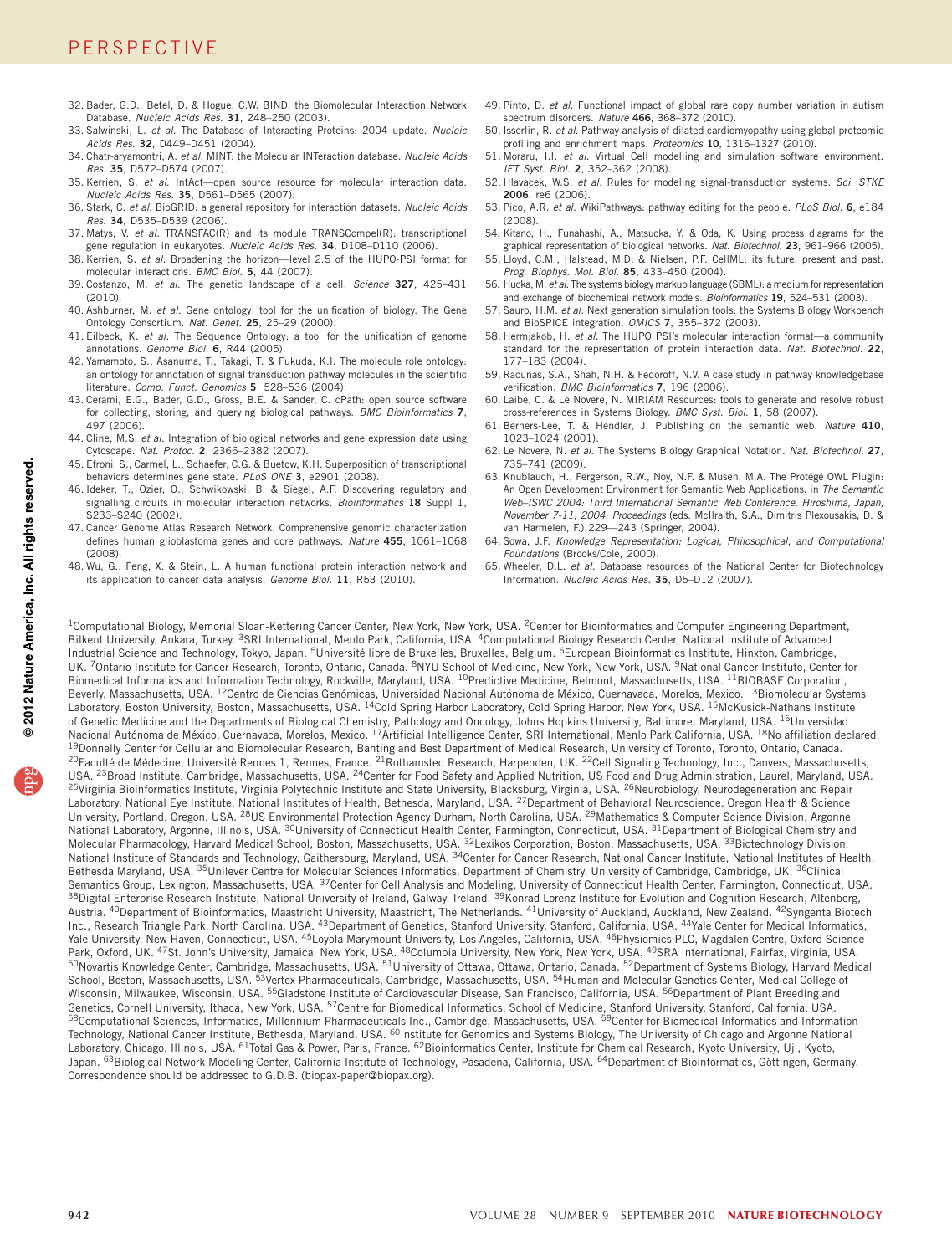# Erratum: GM alfalfa—who wins?

### **Jeffrey L Fox**

*Nat. Biotechnol.* **28, 770 (2010); published online 9 August 2010; corrected after print 7 December 2010**

In the version of this article initially published, Geertson Seed Farms was spelled "Geerston." The error has been corrected in the HTML and PDF versions of the article.

# Erratum: South-South entrepreneurial collaboration in health biotech

**Halla Thorsteinsdóttir, Christina C Melon, Monali Ray, Sharon Chakkalackal, Michelle Li, Jan E Cooper, Jennifer Chadder, Tirso W Saenz, Maria Carlota de Souza Paula, Wen Ke, Lexuan Li, Magdy A Madkour, Sahar Aly, Nefertiti El-Nikhely, Sachin Chaturvedi, Victor Konde, Abdallah S Daar & Peter A Singer**

*Nat. Biotechnol.* **28, 407–416 (2010); published online 7 May 2010; corrected after print 7 December 2010**

In the version of this article initially published, a line was missing connecting India and China in Figure 3. The error has been corrected in the HTML and PDF versions of the article.

# Corrigendum: The BioPAX community standard for pathway data sharing

**Emek Demir, Michael P Cary, Suzanne Paley, Ken Fukuda, Christian Lemer, Imre Vastrik, Guanming Wu, Peter D'Eustachio, Carl Schaefer, Joanne Luciano, Frank Schacherer, Irma Martinez-Flores, Zhenjun Hu, Veronica Jimenez-Jacinto, Geeta Joshi-Tope, Kumaran Kandasamy, Alejandra C Lopez-Fuentes, Huaiyu Mi, Elgar Pichler, Igor Rodchenkov, Andrea Splendiani, Sasha Tkachev, Jeremy Zucker, Gopal Gopinath, Harsha Rajasimha, Ranjani Ramakrishnan, Imran Shah, Mustafa Syed, Nadia Anwar, Özgün Babur, Michael Blinov, Erik Brauner, Dan Corwin, Sylva Donaldson, Frank Gibbons, Robert Goldberg, Peter Hornbeck, Augustin Luna, Peter Murray-Rust, Eric Neumann, Oliver Reubenacker, Matthias Samwald, Martijn van Iersel, Sarala Wimalaratne, Keith Allen, Burk Braun, Michelle Whirl-Carrillo, Kei-Hoi Cheung, Kam Dahlquist, Andrew Finney, Marc Gillespie, Elizabeth Glass, Li Gong, Robin Haw, Michael Honig, Olivier Hubaut, David Kane, Shiva Krupa, Martina Kutmon, Julie Leonard, Debbie Marks, David Merberg, Victoria Petri, Alex Pico, Dean Ravenscroft, Liya Ren, Nigam Shah, Margot Sunshine, Rebecca Tang, Ryan Whaley, Stan Letovksy, Kenneth H Buetow, Andrey Rzhetsky, Vincent Schachter, Bruno S Sobral, Ugur Dogrusoz, Shannon McWeeney, Mirit Aladjem, Ewan Birney, Julio Collado-Vides, Susumu Goto, Michael Hucka, Nicolas Le Novère, Natalia Maltsev, Akhilesh Pandey, Paul Thomas, Edgar Wingender, Peter D Karp, Chris Sander & Gary D Bader.**

*Nat. Biotechnol.* **28, 935–942 (2010); published online 09 September 2010; corrected after print 7 December 2010**

In the version of this article initially published, the affiliation for Ken Fukuda was incorrect. The correct affiliation is Computational Biology Research Center, National Institute of Advanced Industrial Science and Technology, Tokyo, Japan. The error has been corrected in the HTML and PDF versions of the article.

# Corrigendum: Analysis of a genome-wide set of gene deletions in the fission yeast *Schizosaccharomyces pombe*

**Dong-Uk Kim, Jacqueline Hayles, Dongsup Kim, Valerie Wood, Han-Oh Park, Misun Won, Hyang-Sook Yoo, Trevor Duhig, Miyoung Nam, Georgia Palmer, Sangjo Han, Linda Jeffery, Seung-Tae Baek, Hyemi Lee, Young Sam Shim, Minho Lee, Lila Kim, Kyung-Sun Heo, Eun Joo Noh, Ah-Reum Lee, Young-Joo Jang, Kyung-Sook Chung, Shin-Jung Choi, Jo-Young Park, Youngwoo Park, Hwan Mook Kim, Song-Kyu Park, Hae-Joon Park, Eun-Jung Kang, Hyong Bai Kim, Hyun-Sam Kang, Hee-Moon Park, Kyunghoon Kim, Kiwon Song, Kyung Bin Song, Paul Nurse & Kwang-Lae Hoe** *Nat. Biotechnol.* **28, 617–623 (2010); published online 16 May 2010; corrected after print 7 December 2010**

In the version of this article initially published, the address of one of the authors, Young-Joo Jang, was incorrect. The correct address is Laboratory of Cell Cycle & Signal Transduction, WCU Department of NanoBioMedical Science, Institute of Tissue Regeneration Engineering, Dankook University, Cheonan, Korea. The error has been corrected in the HTML and PDF versions of the article.